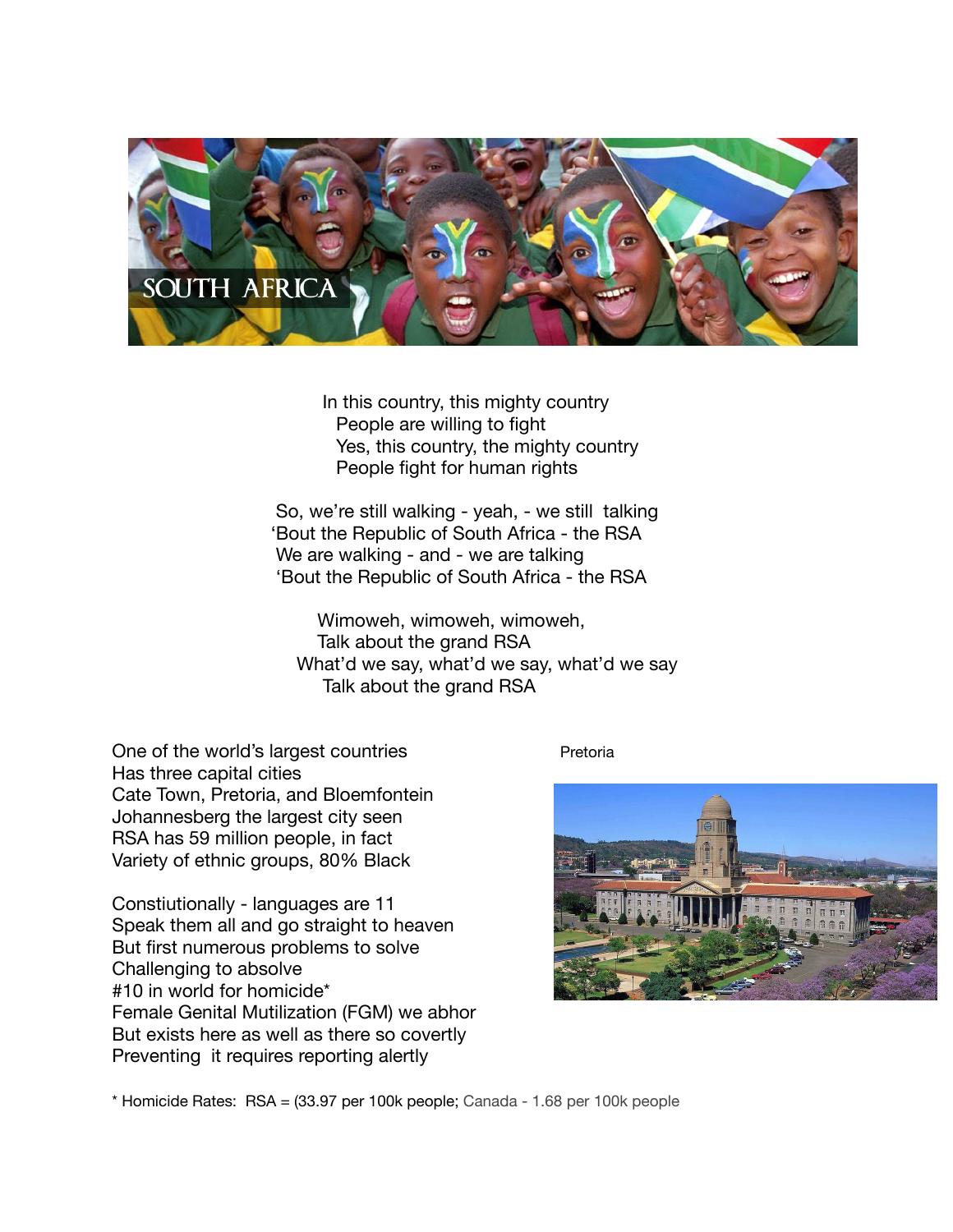In this country, this mighty country People are willing to fight Yes, this country, the mighty country People fight for human rights

As diverse as RSA may claim Xenophobic attacks and riots remain One of our members experienced such With her children camping in the bush "For Europeans Only" the playground sign read That was in the 1970's. What's now instead? Between 1984 and 2018 More than 500 xenophobic attacks - how mean

Soweto Pride 2012 participants protest against violence against lesbians. The country has strong human rights laws but some groups are still discriminated against. It is the first country in Africa to recognise same-sex marriage



Human Rights, yes; but still must fight Rape's a battle that's just not right The virgin cleansing myth Once thought to cure syphilis Now with HIV/AiDS so rampant Men's desire for virgins is constant Highest world rates of child and infant rape National outrage, but no way for virgin to escape

> In this country, this mighty country People are willing to fight Yes, this country, the mighty country People fight for human rights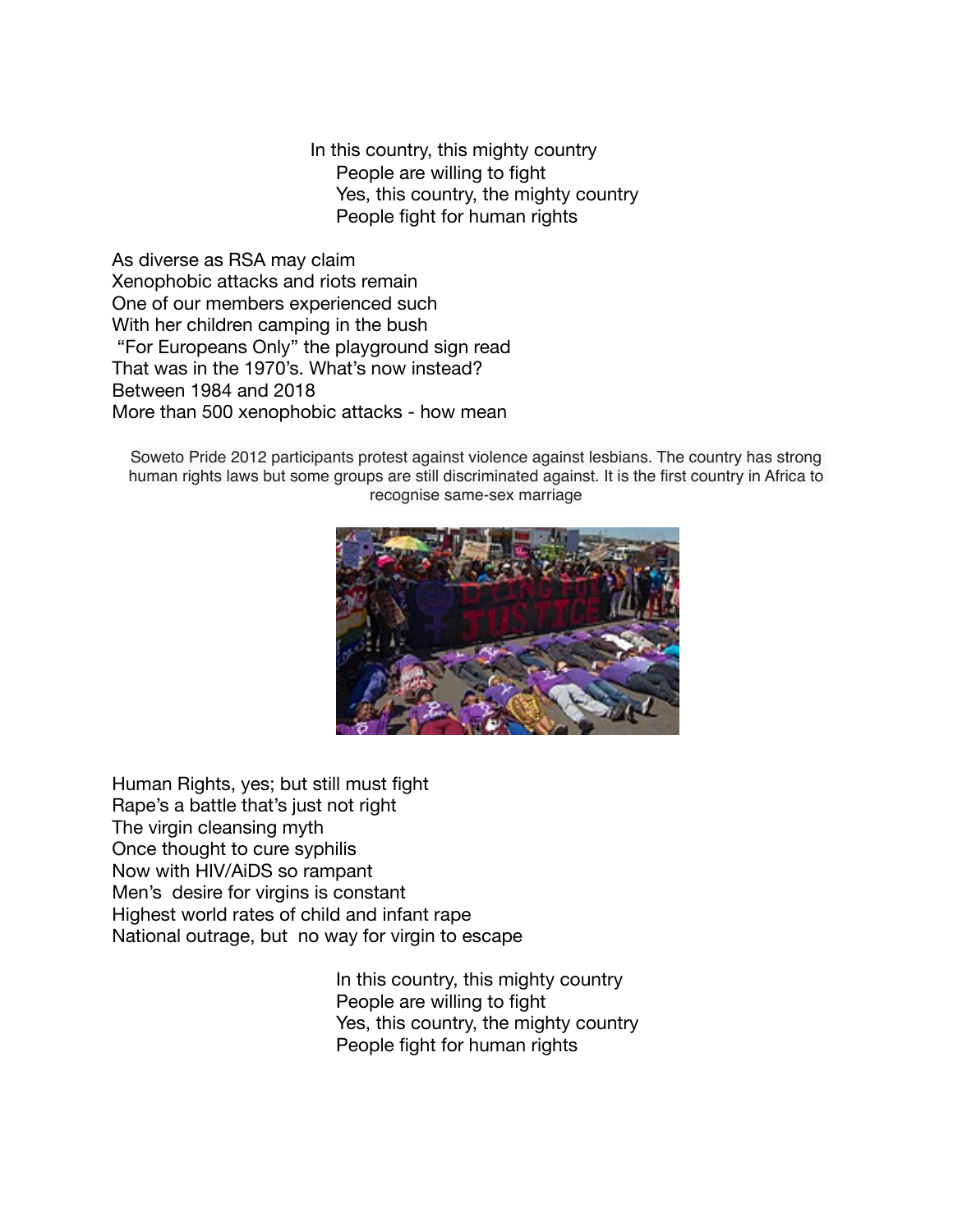So, we're walking - and - we are talking 'Bout the Republic of South Africa - the RSA We are walking - and - we are talking 'Bout the Republic of South Africa - the RSA

 Wimoweh, wimoweh, wimoweh, Talk about the grand RSA What'd we say, what'd we say, what'd we say Talk about the grand RSA

On a more positive note One that I'm sure will get your vote In 2006, same-sex marriages became legal In RSA, differing cultures blend quite beautifully Giving the country an identity unique 

Rites of passage are in all societies Linking the individual, their communities and the world's spirituality Infants arrive from the spiritual world With information, talents, a mission to pearl Once the mission is determined, The naming ceremony can begin

Next initiation to adulthood is quite an opportunity For 3 - 6 weeks, pubescents are removed from the community Circumcision and education too About male & female rules and taboos 





 Wimoweh, wimoweh, wimoweh, Talk about the grand RSA What'd we say, what'd we say, what'd we say Talk about the grand RSA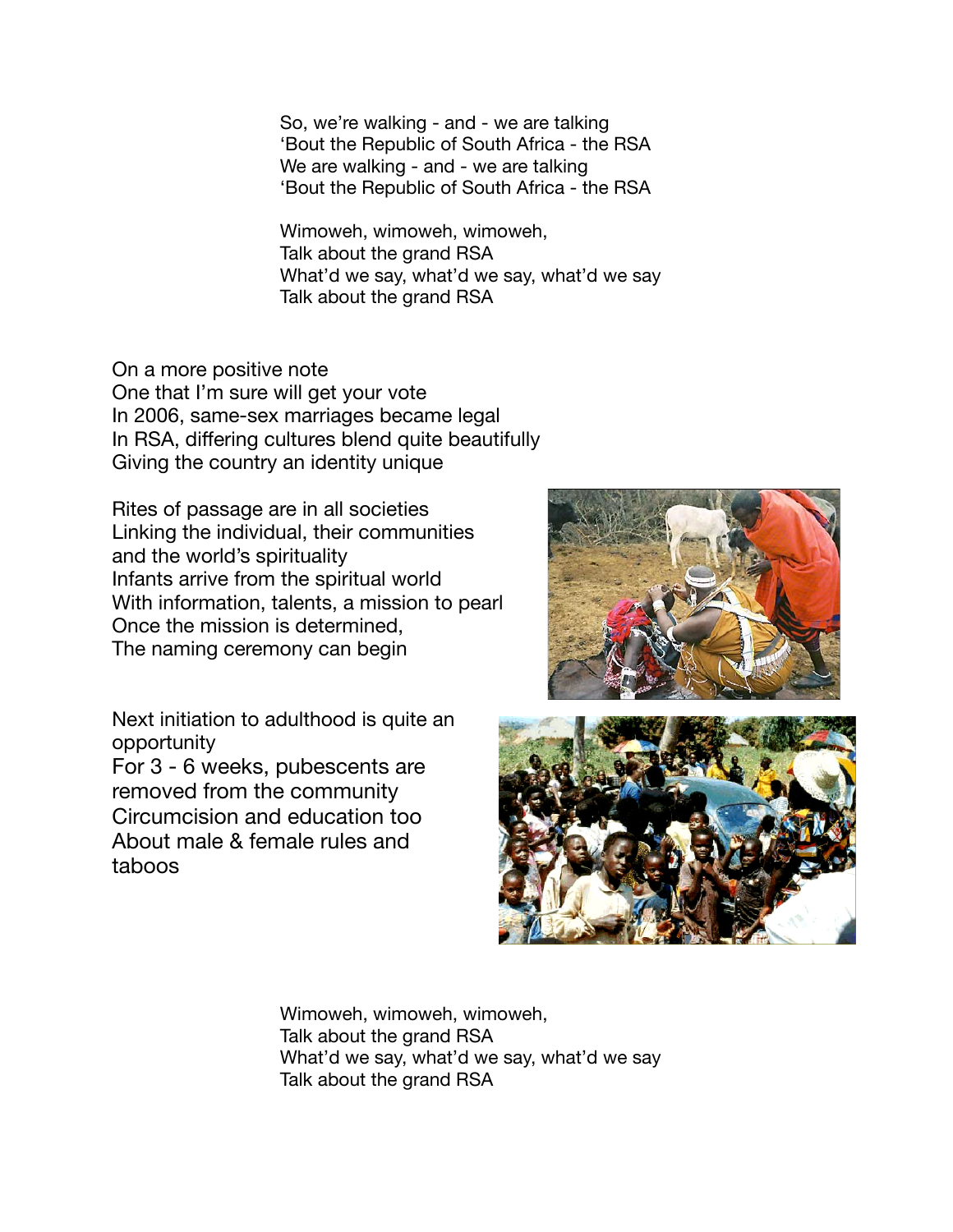Joining two families and two mission Is the purpose of African marriage tradition

Monogomous for women, but not for men

In 1998 legal polygamy began

The council of elders in communities Provide leadership, wisdom, advice, unity

Elder's who are chosen have demonstrated focus On building community, helping

others, nothing bogus

Last but not least, selection of national ancestors Honoured for their live's endeavours Every healthy community must have

local heroes Whose distinction is celebrated with

ceremonial throws

a alamy stock photo

Maybe now you'd like something to eat Dutch, British, Asia, Indian and more diverse culinary treats How 'bout chakalaka, samp and malva pudding See the small print below if you're wondering

Chakalaka = spicy chilli type dish; Samp = croarsly ground maze drink; Malva pudding = rich sweet cake